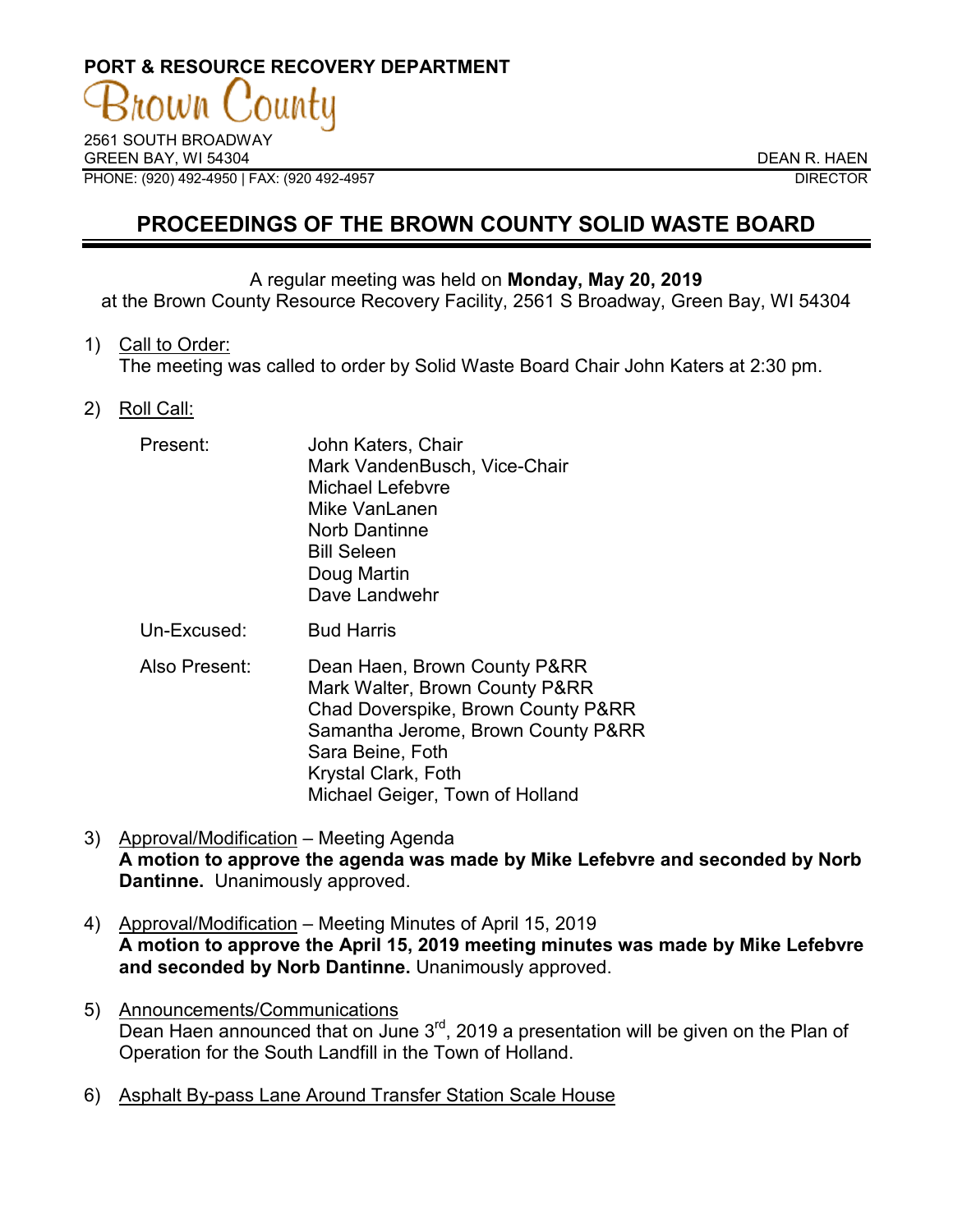Chad Doverspike stated that three different vendors bid on the RFB for the asphalt bypass lane. Construction on this should be set to begin in July of this year.

Mike VanLanen asked if Brown County would be able to supply asphalt at a cheaper rate than an outside vendor to which Dave Landwehr answered "no". Mr. Haen explained that the Port & Resource Recovery Department has contacted the Public Works Department and was told that there was no time available to assist with the project.

#### **A motion to approve the Asphalt By-pass Lane Around Transfer Station Scale House bid by KCG Excavating for the amount of \$98,457.75 was made by Mike VanLanen and seconded by Doug Martin.** Unanimously approved.

#### 7) South Landfill Construction and Operation Evaluation

Mr. Haen explained that a financial review was completed to determine the best way to construct and operation the South Landfill. The analysis was done by staff and verified by a third party CPA whether or not to publicly or privately excavate and construct the Brown County South Landfill. Additionally, the analysis evaluated whether or not to publicly operate the South Landfill. The options to complete this work include: Option #1: the Resource Recovery Department would hire their own employees and buy equipment so that the construction and excavation would be completed publicly, Option #2: would consist of construction using Public Works Department employees but renting the necessary equipment or Option #3: hire a private contractor to complete the entirety of the work.

The financial review found that the least expensive Construction option would be Option #1; however, the staff recommended to the Solid Waste Board that Option #3 be considered to avoid any uncertainty regarding the efforts to amend the BOW Landfill Agreement.

The financial review found that the least expensive Operation option would be Option #1, hiring public employees and acquiring all necessary equipment.

Mr. Haen noted that action on this item will set in motion Table of Organization changes in 2020 and 2021 necessary to support the recommended options.

**A motion to approve the South Landfill Construction and Operation Evaluation by approving staff's recommendations for both Option 3: hiring an outside contractor to excavate with one additional staff and Option 1: to operate landfill by county with two additional staff was made by Mike Lefebvre and seconded by Dave Landwehr.**  Unanimously approved.

### 8) Designated Fund Balance Adjustment

Mr. Haen stated that Resource Recovery Department has sent in the capital improvement plan for the South Landfill (SLF) project for the year of 2020. Right now, the department has about \$11 million set aside for the phased construction of the South Landfill . The County will need about \$18 million for this project. Currently, the County has \$7.5 million in cash on hand. The department staff is required to keep 10% of cash on hand in operating cash. This would come out to about \$1.5 million for operating cash so the Department is